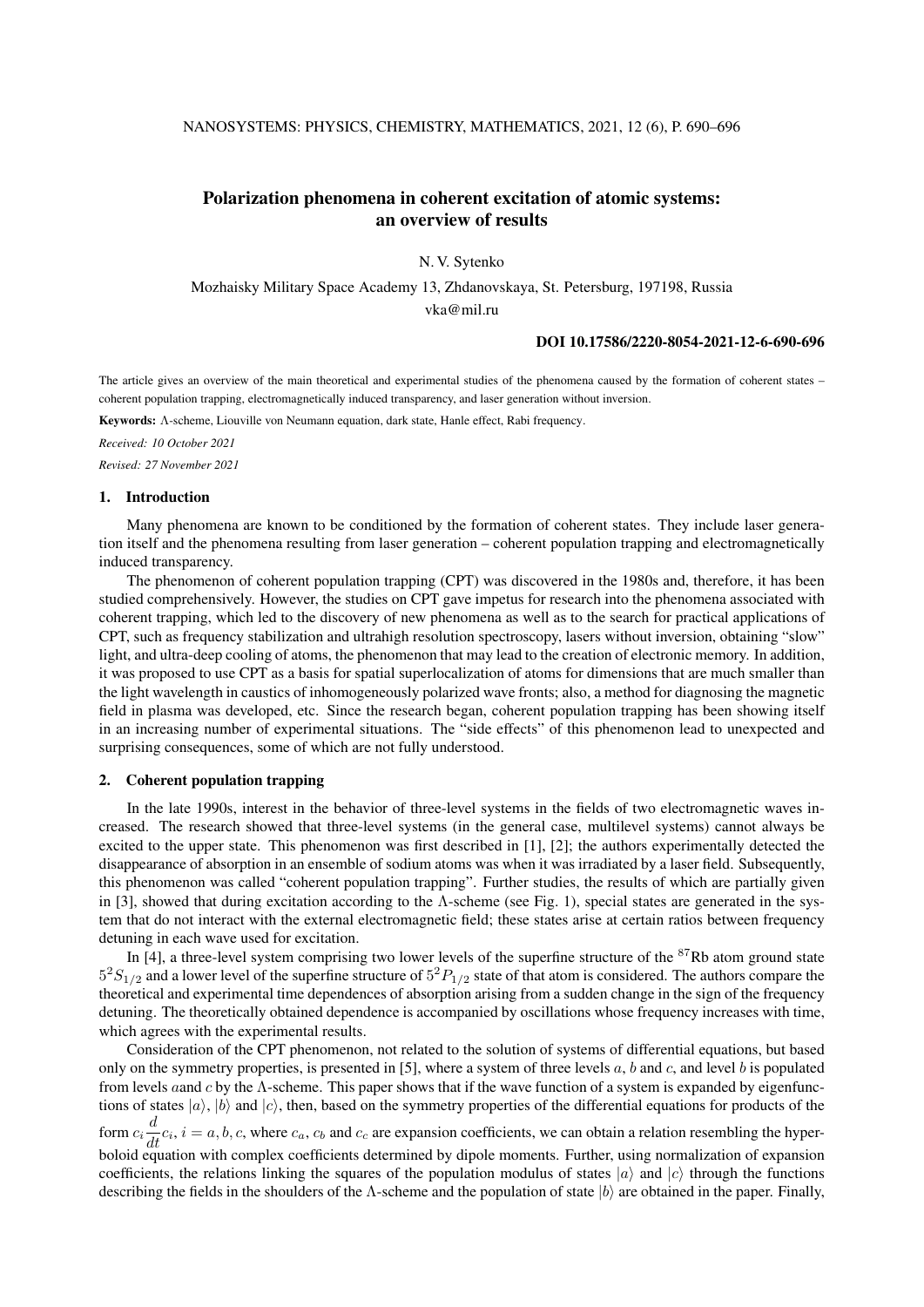

FIG. 1. Λ-scheme

assuming that the envelopes of these fields are described by Gaussian packets, the geometrical interpretation of the experimental results is performed.

It is essential that in experiments, the CPT phenomenon is often recorded in the form of the Hanle effect, which manifests itself in a sharp decrease in absorption depending on the magnitude of the magnetic field strength in the vicinity of the zero value of this field. Such a dip is often called "black resonance". The black resonance curves were observed in [6], [7], where transitions between the superfine levels of the sodium atom in a magnetic field were studied. In [7], using numerical integration of the Liouville von Neumann equation for closed and open systems, it was shown that in the general case, the width of the black resonance depends on the magnetic field Hand the integration time (in the authors' terminology, "interaction time")  $t_{fin}$  or, in other words,  $I = I(H, t_{fin})$ . Note that the width of resonance decreases with an increase in interaction time. The authors explain it by the population loss of the open system in the process of evolution. Thus, it follows from this work that an increase in the interaction time leads to dark resonance narrowing, and the main contribution to the intensity is made by the neighborhood of point  $H = 0$ , where the absence of absorption leads to the absence of the population loss. In a closed system, where the population remains,  $I(H, t_{fin})$  does not depend on time.

In [8], a method for diagnosing the magnetic field in plasma is proposed. It is based on the following idea: if the direction of the magnetic field coincides with the direction of the propagating electromagnetic wave  $(H \parallel \vec{k})$ , the electric field will induce dipole moments in the direction perpendicular to the field, leading to transitions between magnetic sublevels with changes in the magnetic quantum number  $\Delta m = \pm 1$  and transitions with frequency  $2\omega_L$ . If  $\vec{H}$  and  $\vec{k}$  directions do not coincide, then the system will have transitions with frequencies  $\omega_L$  and  $2\omega_L$ . This circumstance allows us to judge about the magnetic field direction by the with respect to the radiation intensities at the frequencies  $\omega_L$  and  $2\omega_L$ .

In [9], where, using the <sup>87</sup>Rb as an example, the influence of system parameters on the character of the three-level system transition to the CPT state is considered. It is shown that at high Rabi frequencies, the system's transition to the CPT state is accompanied by oscillations. In the opposite case of small Rabi frequencies, the system reaches this state smoothly, after a short transient process.

Because of superfine splitting, each of the two lower levels of the <sup>87</sup>Rb ( $I = 3/2$ )—<sup>2</sup>S<sub>1/2</sub> and <sup>2</sup>P<sub>1/2</sub>—, splits into two levels characterized by the total moments  $F_1 = 1$  and  $F_2 = 2$ . If we now place such a system in a magnetic field and excite it with light polarized along the left-hand circle of the upper level  $F_{1e} = 2$  from the two lower levels  $F_{2g} = 2$  and  $F_{1g} = 1$ , then a transition  $M_{F_{1g}} = -2 \rightarrow M_{F_{2e}} = -1$  is formed, as well as a chain of three  $\Lambda$ - schemes:

$$
\Lambda_1: M_{F_{1g}} = 0 \to M_{F_{2e}} = -1; M_{F_{2g}} = 0 \to M_{F_{2e}} = 1;
$$
  
\n
$$
\Lambda_2: M_{F_{1g}} = 0 \to M_{F_{2e}} = 1; M_{F_{2g}} = 0 \to M_{F_{2e}} = 1;
$$
  
\n
$$
\Lambda_3: M_{F_{1g}} = 1 \to M_{F_{2e}} = 2; M_{F_{2g}} = 1 \to M_{F_{2e}} = 2.
$$

If we now modulate the applied magnetic field according to the harmonic law  $\cos\left(\frac{4\pi}{\sigma}\right)$  $\frac{4\pi}{T}t+\phi\biggr),$  we will find  $\Lambda_2$  system

in the CPT state at point  $t = \frac{T}{2}$  $\frac{2}{2}$ . Due to the shift of magnetic sublevels in the magnetic field,  $\Lambda_1$  and  $\Lambda_3$  systems will reach the CPT state at a time somewhat later than  $\Lambda_2$ . The transition of  $\Lambda_2$  to this state will be accompanied by oscillations, which, according to [9], are caused by a redistribution of the population in  $\Lambda_2$  system. In the case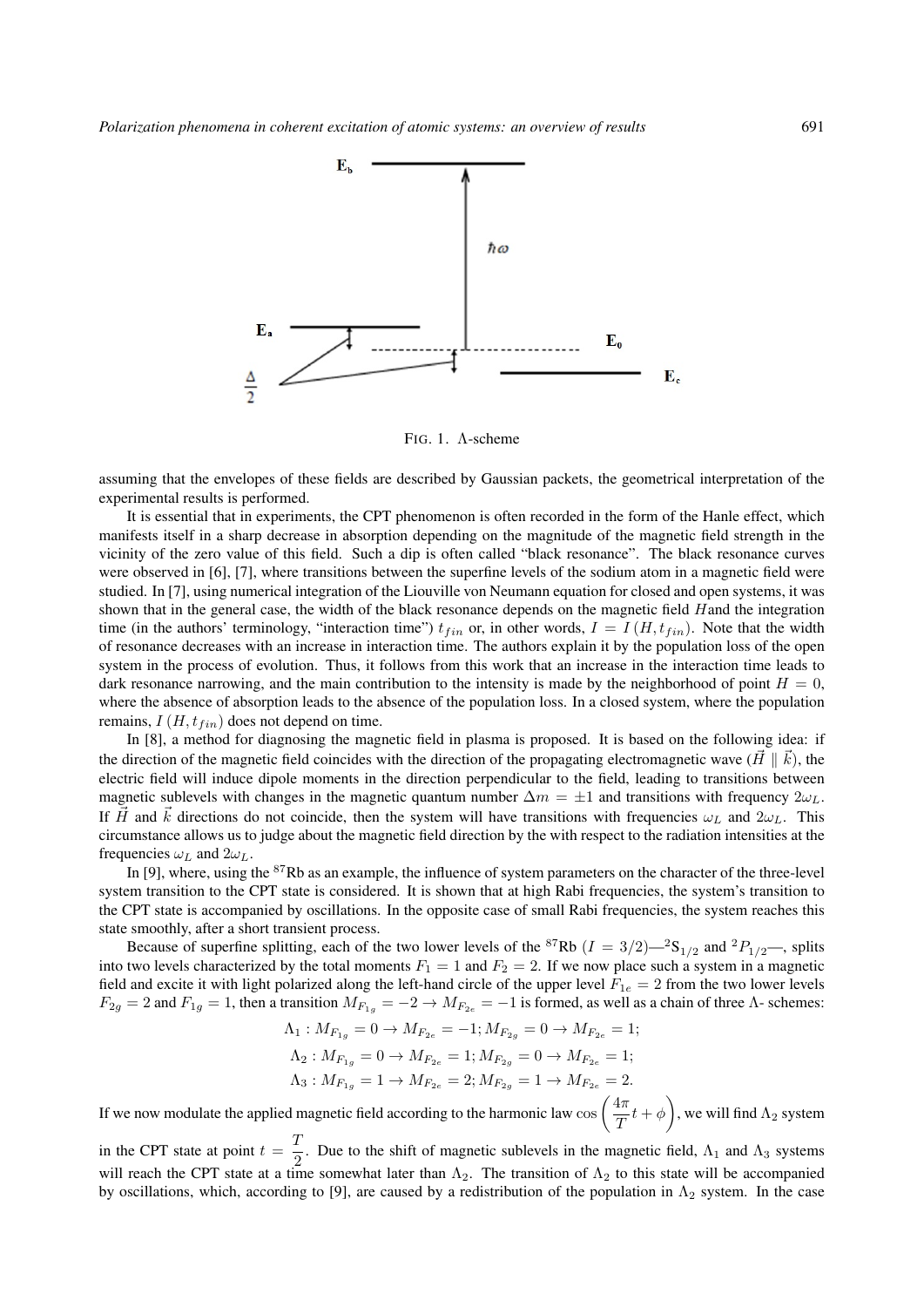of an increase in the detuning, systems  $\Lambda_1$  and  $\Lambda_3$  first go to the CPT state at certain but different times, and at very significant detuning, these two systems can be considered as one that goes to the CPT state near the point where the amplitude of the magnetic field modulation becomes zero.

Papers [10], [11], and [12] consider the effect of the field phases involved in the excitation process of multilevel systems closed in the excitation process, i.e., when the excitation process depends on the characteristics of only a pair of neighboring levels  $\vec{E} = \sum \vec{e_i} \varepsilon_i \cos(\omega_i t + \phi_i)$ , where  $\vec{e_i}$  is the polarization field vector with amplitude  $\varepsilon_i$ , frequency  $\omega_i$ , and phase  $\phi_i$ , which has the sense of the excitation frequency tuning. It is shown that if the condition  $\omega_{1n} = \sum^{n-1}$  $\sum_{i=1} \omega_{i,i+1}$  of system closure in the excitation process is fulfilled, the solution of the system of density matrix

equations depends on some total phase  $\Phi = \phi_{n,1} - \sum^{n-1}$  $\sum_{i=1}^{\infty} \phi_{i+1,i}$ . The results of theoretical studies are compared with those of the experiment in [4], where the absorption oscillations were observed with a sharp change in the detuning in the radio-frequency field arm. The experiment showed that the absorption signal oscillation frequency increased with an increase in the tuning, which agrees with the theoretical prediction.

In all of the above-mentioned publications, the width of the signal used for excitation was assumed to be much narrower than the width of the levels included in the excited system. In the opposite case, when considering the CPT problem, it should be assumed that the system in question interacts with a field the phases of which are random quantities. The presence of random phases leads to the fact that the system of equations for the density matrix contains random quantities and, therefore, is stochastic. Consequently, its solution does not give the quantities themselves, but only their values averaged over the phase distribution [13].

A theoretical study on the emission of  $6s2^1S_0 \to 6s6p^1P_1$  transition in an ensemble of  $^{137}$ Ba and  $^{138}$ Ba atoms in the presence of a magnetic field used to separate the Zeeman sublevels is carried out in [14]. In this case, the system of  ${}^{1}P_1$  state sublevels forms the upper state, while a similar set of  ${}^{1}S_0$  state sublevels forms the lower state. All levels between the upper and lower states form a reservoir where the upper state decays radiatively. Both  $\sigma$  and  $\pi$  radiations were used for excitation. This paper also considers the shapes of the resonances resulting from the transitions from various Zeeman sublevels of the excited state to similar sublevels of the ground state.

Reference [15] considers the effect of a strong magnetic field on the polarization characteristics of the radiation of a multilevel system whose set of lower levels is populated from the ground state by axially symmetric excitation, while the upper levels are populated from the lower levels in a coherent manner. Specific calculations were made for  $2p^3P_j - 3s^3S_1$  transition of the helium atom. Using the numerical solution of the Liouville von Neumann equation, it is shown that the system reaches the CPT state when the laser frequency becomes quite significant. At smaller values of detunings, a population-type ordering of angular momentums is induced on the excited state of the system, whereas an alignment-type ordering is absent. When the direction of excitation anisotropy makes a right angle with the magnetic field's direction, the system reaches the CPT state, i.e., the population and, consequently, the alignment of the system are zeroed out.

The description of the CPT phenomenon in complex polyatomic systems is, at least from the computational point of view, a rather complicated problem. When considering such problems, one has to resort to various approximations. For example, in [16], when considering a three-level system consisting of  $6^2P_{1/2}$ ,  $6^2P_{3/2}$  and  $6^2S_{1/2}$  levels of  $Tl$  atom in the presence of a magnetic field, the wave function of the system was defined as an expansion in the eigenfunctions of these states. The resulting system of differential equations is solved in the resonance approximation, which reduces the problem to the solution of a system of differential equations with constant coefficients. As a result, the time dependence of the squares of the modulus of the expansion coefficients, the populations of the states in question, was obtained.

To conclude the discussion of the CPT phenomenon, it should be noted that in [17], where the problem of observing the CPT phenomenon in semiconductors was discussed theoretically using numerical integration of the Bloch equations, it was shown that despite the difficulties associated with the band structure and the strong multiparticle effects associated with excitons, signs of dark states can also be observed in these media.

### 3. Electromagnetically induced transparency

A phenomenon related to CPT is electromagnetically induced transparency (EIT), which was discovered in 1991 [18]. It consists in disappearance of absorption of a weak test field in one arm of the Λ-scheme, while a strong binding field acts in the other arm. Under the action of these two fields, the system becomes practically transparent with respect to the test field if the frequency difference of the fields acting in both shoulders coincides with the frequency difference of the transitions. From a computational point of view, the EIT problem is easier than the similar CPT problem, since in the latter case, the system's evolution can be found by numerical solution of the system of differential equations for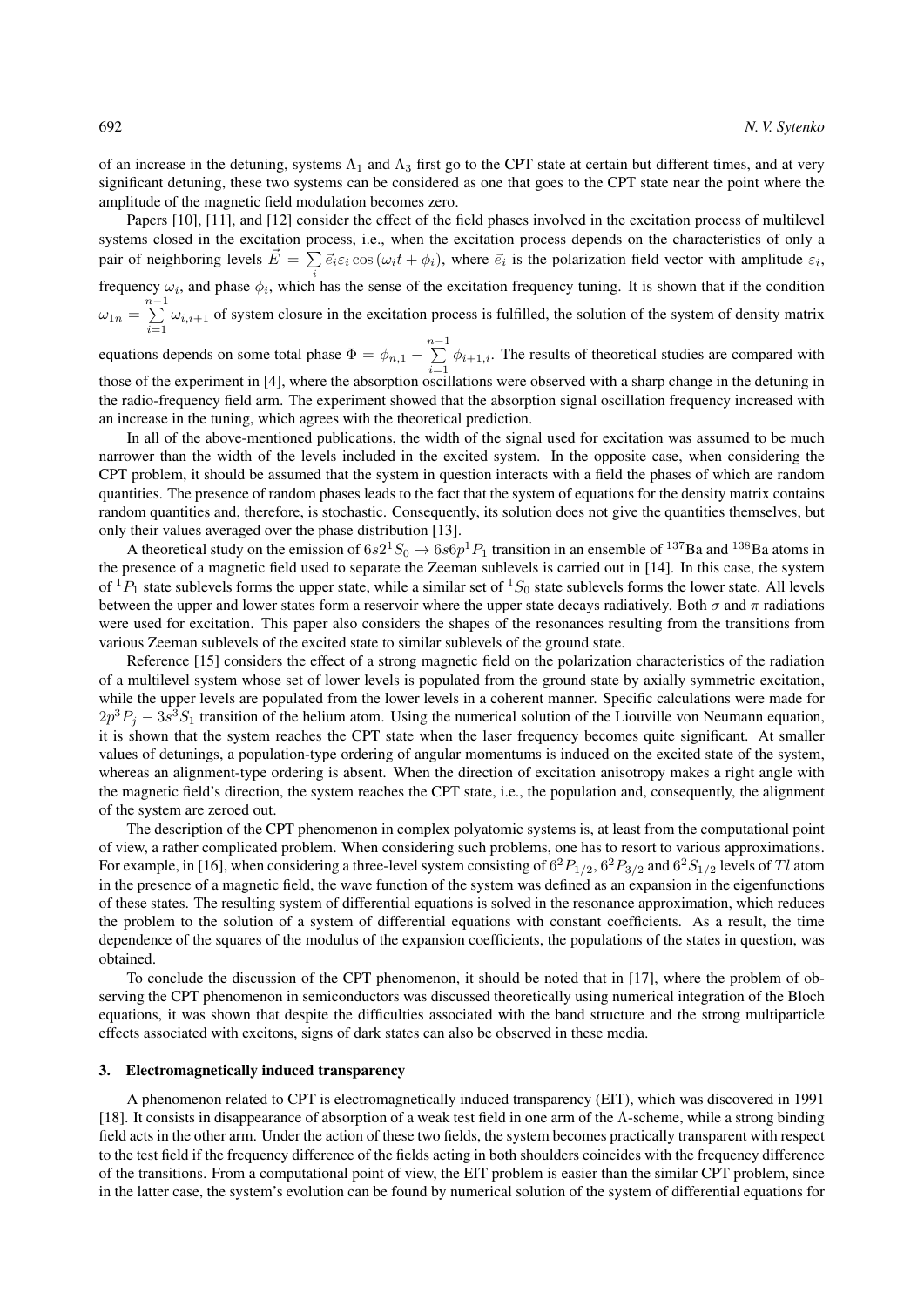the density matrix. In the EIT problem it is initially assumed that the binding field is much stronger than the test field, for which the Liouville von Neumann system of equations is to be solved based on perturbation theory.

A considerable number of works are devoted to the EIT phenomenon (see review [19]). In addition, Reference [20] experimentally and theoretically illustrates the disappearance of absorption in  $5^2S_{1/2}$   $(F = 1) \leftrightarrow 5^2P_{1/2}$   $(F = 2)$ transition in an ensemble of <sup>87</sup>Rb atoms, while a strong binding field acts in  $5^2S_{1/2}$  ( $F = 2$ )  $\leftrightarrow 5^2P_{1/2}$  ( $F = 1$ ) shoulder. Reference [21] considers the EIT phenomenon in an optically dense medium, which is particularly interesting because both the absorption and dispersion properties of the medium can be controlled by the phase of the laser beam, which makes it possible to control the properties of the propagating radiation more efficiently than in a conventional experiment on EIT.

The system of three superfine levels of  $87Rb$  atom is considered in [22]. The test beam corresponded to the  $5^{2}S_{1/2}$   $(F = 1) \leftrightarrow 5^{2}P_{1/2}$   $(F = 1)$  transition, and the binding one, to the  $5^{2}S_{1/2}$   $(F = 2) \leftrightarrow 5^{2}P_{1/2}$   $(F = 1)$  transition. If we do not consider the influence of magnetic sublevels, the system under consideration is a classical Λscheme. In the case when this system is in the CPT state, it can be argued that, eventually, only  $5^2S_{1/2}$  ( $F = 1$ ) level will be populated, since the Rabi frequency in the arm containing the binding beam is larger than the one in the arm containing the trial beam. The paper shows that the consideration of Zeeman sublevels has a strong influence on the behavior of the system, which is manifested by the fact that the set of Zeeman sublevels  $5^{2}P_{1/2}$  ( $F = 1$ ) and  $5^{2}S_{1/2}$  ( $F = 2$ ) forms a system in the CPT state, and all the population accumulates mainly at the  $5^{2}S_{1/2}$  ( $F = 2$ ) level. Moreover, the CPT state is achieved at relatively weak binding fields and it weakly depends on detuning.

Along with the EIT phenomenon, which consists in enlightening the medium due to coherence, there is an opposite, in some sense, phenomenon – electromagnetically induced absorption (EIA) [23], [24], [25]. A prerequisite condition for the EIA is a strong difference in the excitation intensities of the test and binding beams. In [25] it is shown that the necessary conditions under which the EIA emerges are the following:

1. the quantum numbers of the upper and lower states e and g—respectively  $F_e$  and  $F_g$ —differ by one;

2.  $g \rightarrow e$  transition is closed;

3. the ground state is degenerate, i.e.,  $F_q > 0$ .

In [24] and [25], the EIA phenomenon is described in detail. In [24], the  $5^2S_{1/2}$  ( $F = 3$ )  $\rightarrow 5^2P_{1/2}$  ( $F = 4$ ) transition of <sup>87</sup>Rb atom is studied both experimentally and theoretically. In [25], the results of the experiment on the observation of resonance from the  $5^2S_{1/2}$  ( $F = 3$ )  $\rightarrow 5^2P_{3/2}$  transition are analyzed.

In [26], for a mixture of  $87Rb$  atoms and a buffer gas, neon, in particular, the effect of a test beam, polarized linearly and corresponding to the  $F_0 = 2 \rightarrow F = 1$  transition, on the EIT signal was studied. The Hanle effect, which implies the presence of a sharp maximum in the bandwidth at zero magnetic field, was used to record the system's enlightening by the test beam. The observations showed that the EIT signal has the form of a Lorentz curve if the laser beam has the form of a broad Gaussian curve or has a low intensity. A similar situation is observed if the laser beam is U-shaped with the same width as the aforementioned Gaussian curve. For a narrow Gaussian beam or a beam of high intensity, the EIT signal has a non-Lorentzian shape.

In [27], the EIP phenomenon was considered experimentally and theoretically on a mixture of <sup>87</sup>Rb and <sup>85</sup>Rb isotopes. The theoretical consideration was based on a system of six superfine levels: two superfine structure levels of the ground  ${}^2S_{1/2}$  state and four superfine structure levels of the first excited state  ${}^2P_{3/2}$ . The test and binding fields in this work are directed toward each other and have opposite linear polarizations. As a result of the experiment, the absorption dependences of the test field on the binding field detuning were obtained. The experimental results are compared with the data of numerical calculations made in the framework of the Liouville von Neumann solution. In so doing, nonuniformity of the populating levels of the superfine structure caused by the Doppler effect is taken into account. The paper also considers the possibility of describing the system within the framework of the traditional three-level excited by the  $\Lambda$ -scheme. It is shown that the resulting half-width of the EIT resonance strongly depends on the velocities and, after averaging over the velocities, can be used for the qualitative characteristics of the system under consideration.

An interesting way of creating coherent states is described in [28], which considers a system formed by three levels of the Pb atom:  $6p7p[1/2,3/2]_1$  (level c),  $6s7s[1/2,1/2]_1$  (level b),  $6p^2[1/2,1/2]_0$  (level a). A strong field binds  $b$  and  $c$  levels, whereas the frequency of the test field is somewhat less than the transition frequency between  $b$ and a levels. The binding field forms a coherent state from  $|b\rangle$  and  $|c\rangle$  states. The experimental conditions are such that the considered levels are collisionally broadened, and the collisions broaden b and  $a$  levels to a greater extent. The interaction energy of atoms of the same element in the same states (resonance collisions) is inversely proportional to the third degree of inter-nuclear distance, whereas the similar value for collisions of the same atoms in different states is inversely proportional to the sixth degree of internuclear distance. Therefore, the Lorentzian lineshape corresponding to the  $a \leftrightarrow b$  transition will widen and overlap with a similar lineshape corresponding to the  $c \leftrightarrow b$  transition.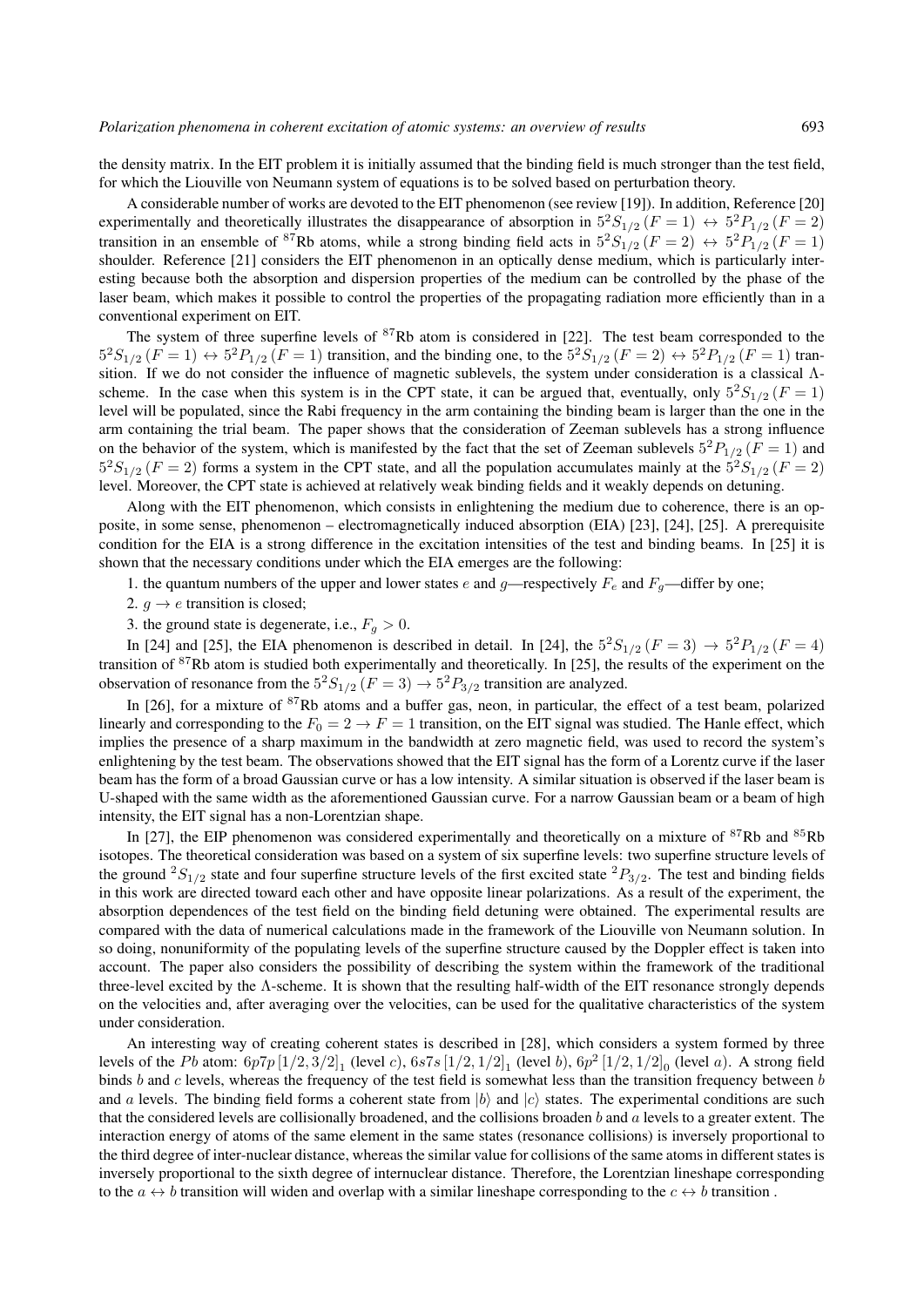To conclude the overview of the works devoted to the EIT phenomenon, it is worth noting that in solids, where states are strongly broadened, the creation of coherent states may involve serious difficulties. These difficulties were partially overcome in [29], where absorption disappeared in a ruby crystal under the action of an external field.

#### 4. Laser generation without inversion

Another phenomenon associated with induced coherence is laser generation without inversion. The assumptions about the feasibility of obtaining this phenomenon were first made in [30] and [31]. In [30], the authors point to a possibility of amplifying an ultrashort pulse in the Λ-scheme due to low-frequency coherence. In [31], the problem of the evolution of the system in question was solved in the framework of the Schrödinger equation, i.e., the wave function of the system was expanded by the system of wave functions of the states under consideration with coefficients  $a_1, a_2$ , a<sub>3</sub>. The absorption coefficient  $W_{ab} \sim -\frac{d}{dt} |a_1|^2$  was calculated under the initial condition of  $a_1 = 1$ . Similarly, the transmission coefficient was calculated under the initial condition of  $a_2 = 1$ .

The possibility of inversionless generation is considered in monograph [32]. Here, at arbitrary population of the levels of a three-level system at the initial moment of time, the Liouville von Neumann equation for the density matrix is solved in approximation linear on Rabi frequencies. It follows that one can choose the parameters of the problem so that the absorption will become zero.

The fundamental role of low-frequency coherence in laser generation without inversion was demonstrated in [33], where an ensemble of Sm atoms is considered. Its lower state has a total momentum  $j = 1$ , and the upper state has a total momentum  $j = 0$ . Due to Zeeman splitting, the superimposed magnetic field forms a four-level system. A sequence of picosecond pulses polarized in the right and left circles was used to induce low-frequency coherence at the Zeeman sublevels of the lower state according to the scheme  $j = 1$ ;  $m = -1 \leftrightarrow j = 0$ ;  $m = 0 \leftrightarrow j = 1$ ;  $m = 1$ . After passing through the sequence of pulses, at a moment in time consistent with the sign and magnitude of the induced low-frequency coherence, a linearly polarized short pulse ( $\pi$ -pulse) is fed to provide the population of the upper state according to the scheme  $j = 1$ ;  $m = 0 \leftrightarrow j = 0$ ;  $m = 0$ . However, the population of the upper state was always less than the population of the lower state. The authors observed an abrupt increase in the signal if the  $\pi$ -pulse was formed at a time when the low-frequency coherence was maximal (the latter oscillated with the doubled Larmor frequency), and no signal enhancement was observed if the π-pulse was formed when this coherence was absent.

The feasibility of laser generation without inversion is discussed in many works (for example, [34], [35], [36]). However, Zibrov and others were the first to observe this phenomenon experimentally. In their work [37], the authors consider set of four levels of the <sup>87</sup>Rb atom superfine structure: two levels of the superfine structure of the ground state  ${}^2S_{1/2}$  with  $F = 1$  (level b) and  $F = 1$  (level b'), the first excited state  ${}^2P_{1/2}$  with  $F = 2$  (level a), and one of the levels of the superfine structure of  ${}^2P_{3/2}$  state with  $F = 2$  (level c). Levels c and b are bound by a strong binding field with the Rabi frequency  $\Omega_c$ , whereas levels a and b are bound by a weak test field. Since the set of a, b,c levels form a  $V$ -scheme, the joint action of the test and binding fields results in the highest population at  $b'$  level. If we introduce another field (pumping field) linking the levels  $b'$  and  $a$ , then the population balance will change due to the radiative decay of  $a$  level into  $b$  and  $b'$  levels.

When solving the system of equations for the density matrix in accordance with perturbation theory, being limited to the zero order by the test field, the relation for the absorption coefficient in  $a - b$  shoulder is obtained:

$$
\chi \sim -\frac{\left(\rho_{aa}^{(0)} - \rho_{bb}^{(0)}\right) + \frac{\left|\Omega_c\right|^2}{\gamma_{ac}\gamma_{bc}}\left(\rho_{bb}^{(0)} - \rho_{cc}^{(0)}\right)}{\gamma_{ac} + \frac{\left|\Omega_c\right|^2}{\gamma_{ac}}}.
$$

The formula shows that negative absorption requires either a population inversion— $\rho_{aa}^{(0)} > \rho_{bb}^{(0)}$ — or, in the case of large Rabi frequencies,  $\rho_{bb}^{(0)} > \rho_{cc}^{(0)}$ , which can be achieved for good ratios between the radiative decay efficiencies.

In that study, the authors confirmed both theoretically, using the numerical solution of the system of the Liouville von Neumann equations for the density matrix, and experimentally the presence of the test field frequency interval, at which the absorption coefficient becomes negative, that is, there is a generation.

Work [38] is similar to [37] with the difference that in the first one, the authors use the  $\Lambda$ - scheme formed by two levels of the superfine structure of the sodium atom in  ${}^2S_{1/2}$  state with  $F = 1$  and  $F = 2$ , as well as  ${}^2P_{1/2}$  level of the first excited state of this atom to experimentally confirm generation without inversion. In this work, a strong binding field acts between  $F = 2$  levels of  ${}^2S_{1/2}$  state and  $F = 1$  level of  ${}^2P_{1/2}$  state. This field, together with a very weak test field binding the superfine structure levels of  ${}^2S_{1/2}$  and  ${}^2P_{1/2}$  states with  $F = 1$ , leads to the emergence of EIT resonance. The authors experimentally show that at a frequency close to the EIT frequency, the test signal in the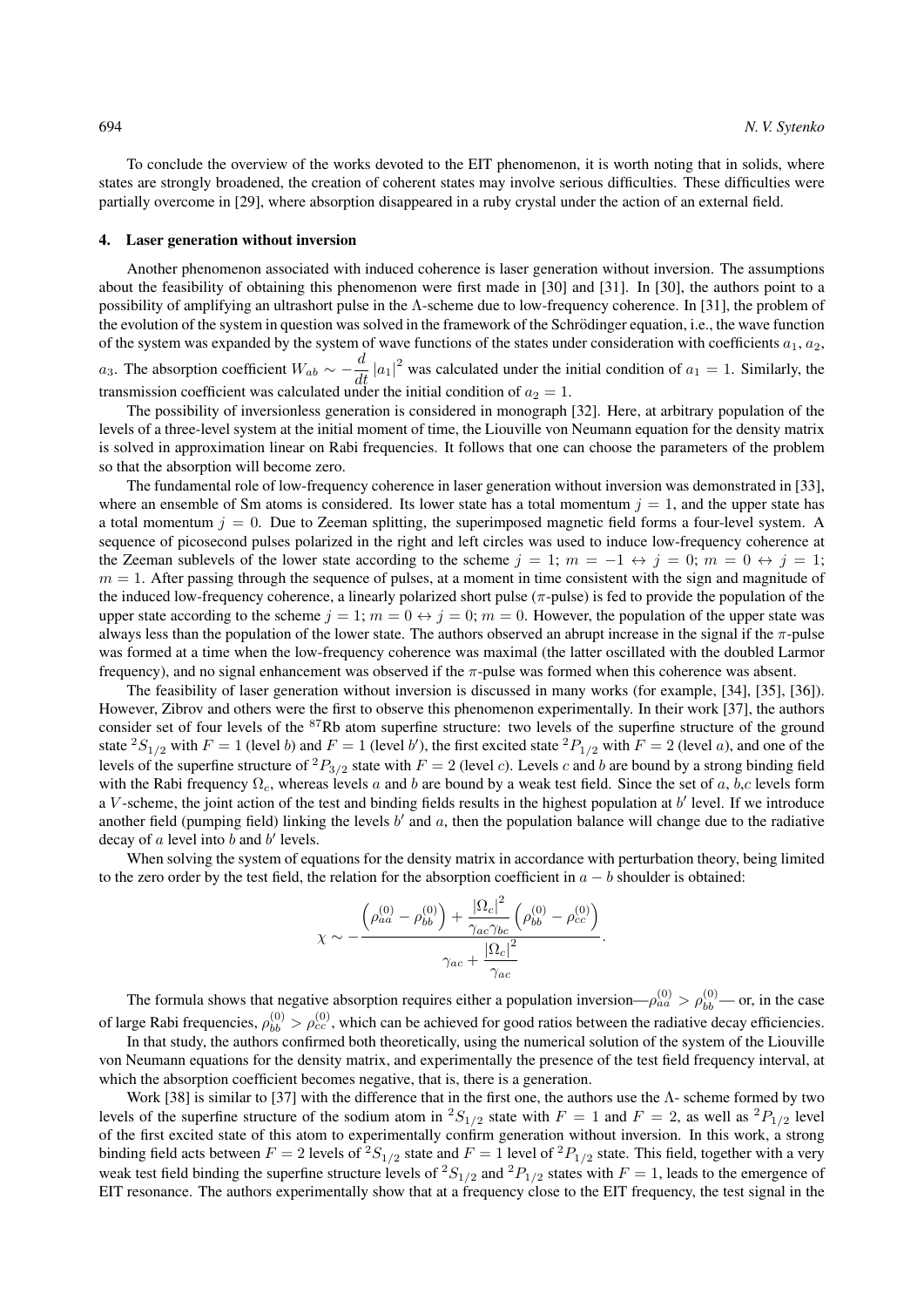system is amplified, which holds for a very short period of time at the same frequency as the test field. The system was placed in a ring resonator, wherein laser generation caused by vacuum fluctuations was observed.

In [39], the feasibility of laser generation without inversion at fine levels of the helium atom is considered. The approach to the generation problem in this work is fundamentally different from that proposed in [37], [38]. Within the framework of the built model, the possibility of generation is shown by reducing the broadening of the lower levels of the  $\Lambda$ -scheme. According to the  $\Lambda$ -scheme, excitation was carried out from the excited  $2^3P_1$  and  $2^3P_2$  helium atom states, which made it possible to avoid a significant broadening of the lower levels due to their interaction with the buffer gas. It is shown that although the frequency in one arm of the Λ-scheme is a hundred times greater than in the other, no less strong polarization field effect is obtained even at equal Rabi frequencies. In the paper it is noted that creation and maintenance of population at levels  $2^3P_1$  and  $2^3P_2$  in practice is most likely to involve certain difficulties.

In [40], an approach proposed to obtain laser generation without inversion does not require a quantum superposition of states in the active medium. The authors show that with periodically varying pumping, the generation is achievable even when the population inversion of the active medium is negative. This is possible due to the fact that the laser in the strong coupling mode is a nonhermetic system with an exceptional point existing at the negative value of the population inversion. It is shown that because of the nonorthogonality of the eigenstates near the exceptional point, a change in the pumping power over time can lead to laser parametric instability and excite autoscillations of the electromagnetic field. These oscillations take place even when the population inversion of the active medium is negative.

In standard lasers, light amplification requires a population inversion between the upper and lower states in order to break the reciprocity between absorption and stimulated emission. However, in a medium in a certain superposition state, quantum interference can completely suppress absorption, leaving the stimulated emission intact, which opens the possibility of radiation without inversion. Such a situation is considered in [41]. The authors show that radiation without inversion occurs naturally during the propagation of intense femtosecond laser pulses in air. It is caused by a combination of molecular ionization and molecular alignment, which are inevitable in intense light fields. This effect may allow for broadband radiation in many molecular gases without inversion, opening up unusual possibilities for remote sensing.

### References

- [1] Alzetta G., Moi L., Orriols G. Nonabsorbtion hyperfine resonance in sodium vapor irradiated by a Multimode dye-laser. *Novo. Chimento*, 1979, 52(2), P. 209–217.
- [2] Alzetta G., Gozzini A., Moi L., Orriols G. An experimental-method for the observation of Rf transitions and laser beat resonances in oriented Na vapor. *Novo. Chimento*, 1976, 36, P. 5.
- [3] Agapiev B.D., Gorny I.B., Matisov B.G., Rozhdestvensky Yu.V. Coherent population trapping in quantum systems. *UFN*, 1993, 183(9), P. 1–36.
- [4] Park Song Jong, Cho Hyuck, Kwon Taeg Yong, Lee Ho Seong. Transient coherence oscillation induced by a deturned Raman field in a rubidium Λ-system. *Phys. Rev. A*, 2004, 69, P. 023806.
- [5] Zhang G.P. Hidden identity in a generic Λ-system application to coherent population trapping. *J. Phys. B*, 2013, 46, P. 035504.
- [6] Renzoni F., Maichen W., Windholz L., Arimondo E. Coherent population trapping with losses observed on the Hanle effect of the  $D_1$  sodium line. *Phys. Rev. A*, 1997, 55, P. 3710–3718.
- [7] Renzoni F., Arimondo E. Population-loss-ed narrowing of the dark resonance. *Phys. Rev. A*, 1998, 58(6), P. 4717–4722.
- [8] Akhmedzhanov R., SnplaceZlensky SnI., Kuznetsova E. Magnetic field diagnostics of plasma based on coherent population trapping: theory and experiment. *Phys. Rev. E*, 2004, 69, P. 036409.
- [9] Margalit L., Rosenbluh M., Wilson-Condon A.D. Coherence-population-trapping transients indused by the magnetic field. *Phys. Rev. A*, 2012, 52, P. 063809.
- [10] Kosachev D., Matisov B.G., Rozhdestvensky Yu.V. The coherent phenomena in multiplet systems with closed interaction contour. *J. Phys. B*, 1992, 25, P. 2473–2488.
- [11] Kosachev D., Matisov B.G., Rozhdestvensky Yu.V. Coherent population trepping: sensitivity of an atomic system to the relative phase of exciting fields. *Opt. Commun*, 1991, 85, P. 209–212.
- [12] Maichen W., Renzoni F., SnplaceMazets SnI., Korsunsky E., Windholz L. Transient coherent population trepping in a closed loop unteraction scheme. *Phys. Rev. A*, 1996, 53(5), P. 3444–3453.
- [13] Stenholm S. *Fundamentals of laser spectroscopy*. Nauka, CityplaceMoscow, 1986, 280 p.
- [14] Kai-Shue-Lam. Coherent laser excitation of <sup>137</sup>Ba and <sup>138</sup>Ba. *Phys. Rev. A*, 1992, 45(5), P. 3084–3092.
- [15] Petrashen A.G., Sytenko N.V. Polarization phenomena during coherent excitation in the presence of a strong magnetic field. *Nanosystems: physics, chemistry, mathematics*, 2012, 3(5), P. 62–69.
- [16] Karagodova T.Ya. The influence of the orientation and strength of a magnetic field on the coherent population trapping in the Λ-system. *Optics and Spectroscopy*, 2002, 93(2), P. 194–197.
- [17] Lindberg M., Binder R. Dark states in coherent semiconductor spectroscopy. *Phys. Rev. Lett. A 45*, 1995, 75(7), P. 1403–1406.
- [18] Boller K-J., Imamoglu A., Harris S.E. Observation of electromagnetically induced transparency. *Phys. Rev. Lett.*, 1991, 66(20), P. 2593–2596.
- [19] Fleischhauer M. Electromagnetically induced transparency: Optics in coherent media. *Rev. Mod. Phys.*, 2005, 77, P. 633–673.
- [20] Yong-qing Li, Xiao Min Electromagnetically induced transparency in a three-level Λ-type system in rubidium atoms. *Phys. Rev. A*, 1995, 53(4), P. 2703–2706.